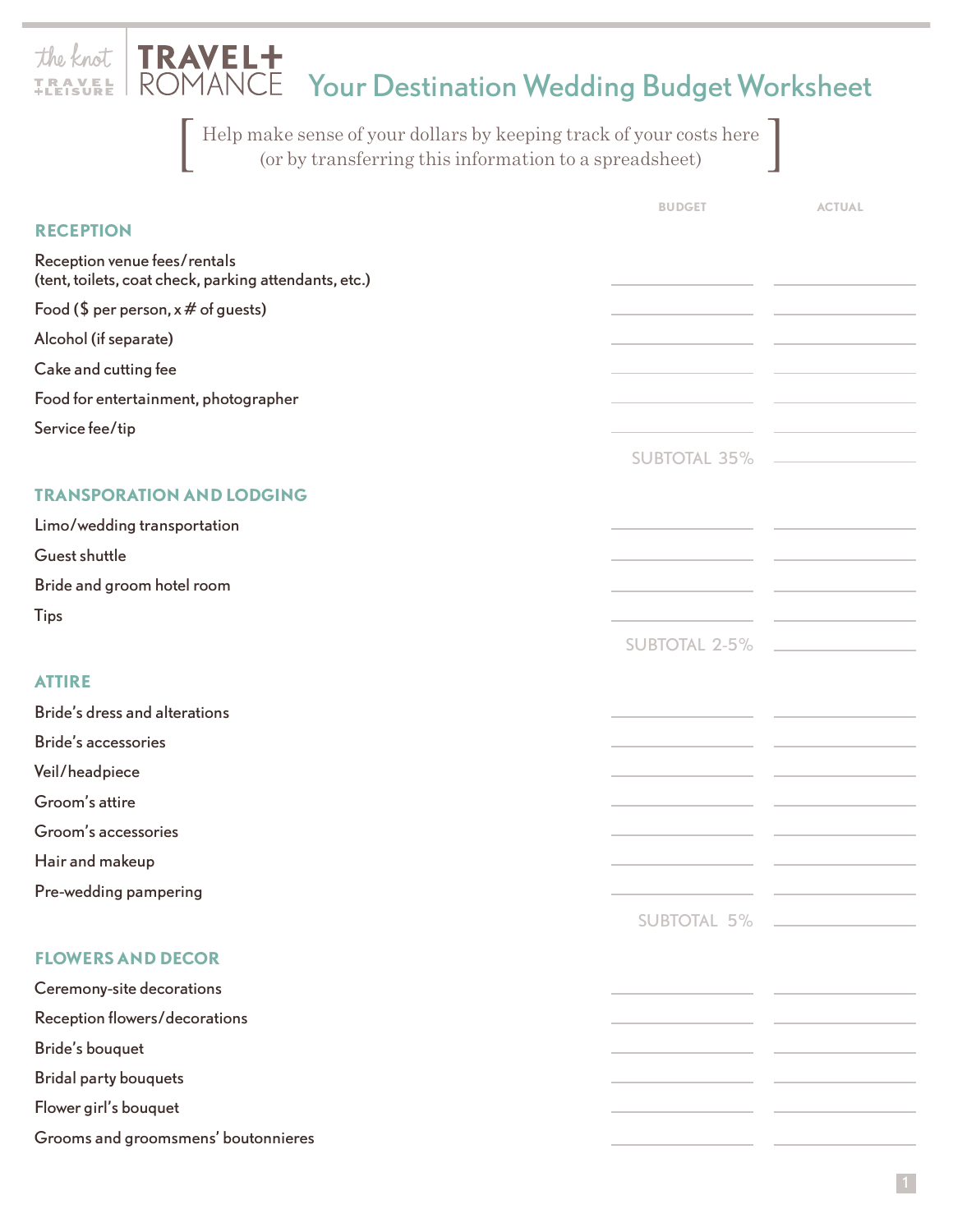| <b>TRAVEL+</b><br>the knot<br>ROMANCE Your Destination Wedding Budget Worksheet                                               |                     |                                                                            |  |  |
|-------------------------------------------------------------------------------------------------------------------------------|---------------------|----------------------------------------------------------------------------|--|--|
| Help make sense of your dollars by keeping track of your costs here<br>(or by transferring this information to a spreadsheet) |                     |                                                                            |  |  |
|                                                                                                                               | <b>BUDGET</b>       | <b>ACTUAL</b>                                                              |  |  |
| Additional corsages/boutonnieres                                                                                              |                     |                                                                            |  |  |
|                                                                                                                               | <b>SUBTOTAL 10%</b> |                                                                            |  |  |
| <b>MUSIC</b>                                                                                                                  |                     |                                                                            |  |  |
| Reception band/DJ                                                                                                             |                     |                                                                            |  |  |
| Cocktail-hour musicians                                                                                                       |                     |                                                                            |  |  |
| Ceremony musicians                                                                                                            |                     |                                                                            |  |  |
| After-party musicians                                                                                                         |                     |                                                                            |  |  |
| <b>Tips</b>                                                                                                                   |                     |                                                                            |  |  |
|                                                                                                                               | <b>SUBTOTAL 5%</b>  |                                                                            |  |  |
| PHOTOGRAPHY/VIDEOGRAPHY                                                                                                       |                     |                                                                            |  |  |
| Photographer and photographer assistant's fee                                                                                 |                     |                                                                            |  |  |
| Development/album fee                                                                                                         |                     |                                                                            |  |  |
| Videographer's fee                                                                                                            |                     |                                                                            |  |  |
|                                                                                                                               | <b>SUBTOTAL 5%</b>  |                                                                            |  |  |
| <b>STATIONERY</b>                                                                                                             |                     |                                                                            |  |  |
| Save-the-dates                                                                                                                |                     |                                                                            |  |  |
| Invitations                                                                                                                   |                     |                                                                            |  |  |
| Programs                                                                                                                      |                     |                                                                            |  |  |
| Menus/place cards/escort cards                                                                                                |                     |                                                                            |  |  |
| Calligraphy                                                                                                                   |                     |                                                                            |  |  |
| Other stationery (thank-you notes, etc.)                                                                                      |                     |                                                                            |  |  |
|                                                                                                                               |                     | SUBTOTAL 3%                                                                |  |  |
| <b>CEREMONY</b>                                                                                                               |                     |                                                                            |  |  |
| Location fee                                                                                                                  |                     |                                                                            |  |  |
| Officiant fee/donation                                                                                                        |                     |                                                                            |  |  |
| Officiant transportation                                                                                                      |                     |                                                                            |  |  |
| Officiant lodging                                                                                                             |                     |                                                                            |  |  |
|                                                                                                                               | <b>SUBTOTAL 1%</b>  | the control of the control of the control of the control of the control of |  |  |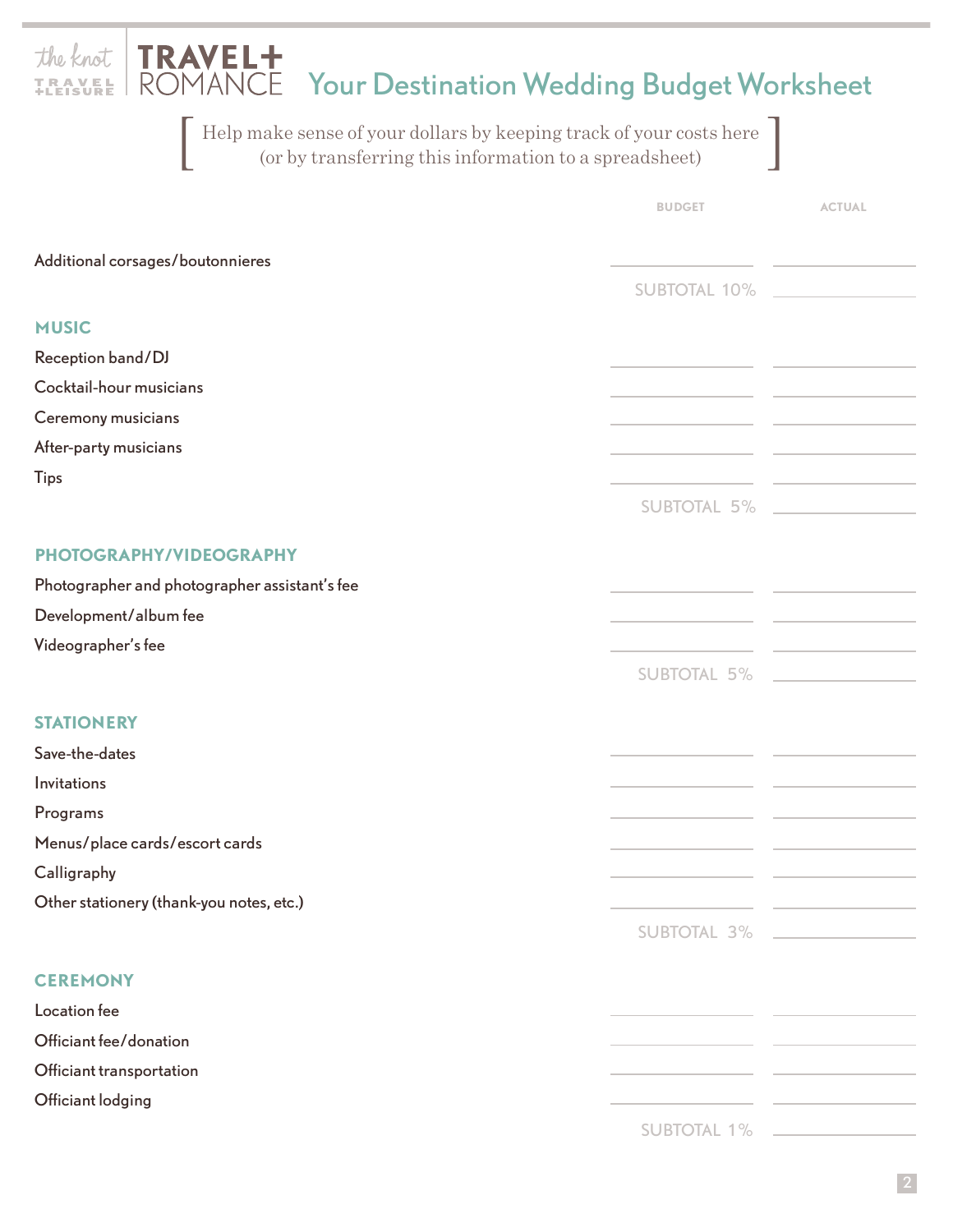| The knot TRAVEL+<br>IBANEL ROMANCE Your Destination Wedding Budget Worksheet                                                    |                     |                                       |  |  |
|---------------------------------------------------------------------------------------------------------------------------------|---------------------|---------------------------------------|--|--|
| Help make sense of your dollars by keeping track of your costs here<br>(or by transferring this information to a spreadsheet)   |                     |                                       |  |  |
|                                                                                                                                 | <b>BUDGET</b>       | <b>ACTUAL</b>                         |  |  |
| <b>RINGS</b>                                                                                                                    | <b>SUBTOTAL 10%</b> |                                       |  |  |
| <b>GIFTS</b><br><b>Wedding favors</b>                                                                                           |                     |                                       |  |  |
| Welcome bags/baskets                                                                                                            |                     |                                       |  |  |
| Attendant gifts<br>Other gifts                                                                                                  |                     |                                       |  |  |
|                                                                                                                                 | <b>SUBTOTAL 3%</b>  |                                       |  |  |
| <b>MISC</b><br>Wedding coordinator fee                                                                                          |                     |                                       |  |  |
|                                                                                                                                 | SUBTOTAL 5-10%      |                                       |  |  |
| Many destination weddings also include theseadditional costs. If yours does too, be sure to factor them into your total budget. |                     |                                       |  |  |
| <b>TRAVEL</b>                                                                                                                   |                     |                                       |  |  |
| Scouting trips to destination                                                                                                   |                     |                                       |  |  |
| Accommodations during scouting trips                                                                                            |                     |                                       |  |  |
| Meals during scouting trips                                                                                                     |                     |                                       |  |  |
| Transportation to destination for wedding                                                                                       |                     |                                       |  |  |
| Car rental                                                                                                                      |                     | and the control of the control of the |  |  |
|                                                                                                                                 | <b>SUBTOTAL</b>     | <u> 1990 - Jan Barbara (j. 1900)</u>  |  |  |
| <b>HONEYMOON</b>                                                                                                                |                     |                                       |  |  |
| Plane tickets                                                                                                                   |                     |                                       |  |  |
| Accommodations                                                                                                                  |                     |                                       |  |  |
| <b>Excursions</b>                                                                                                               |                     |                                       |  |  |
| <b>Meals</b>                                                                                                                    |                     |                                       |  |  |
| <b>Souvenirs</b>                                                                                                                |                     |                                       |  |  |
|                                                                                                                                 | <b>SUBTOTAL</b>     |                                       |  |  |